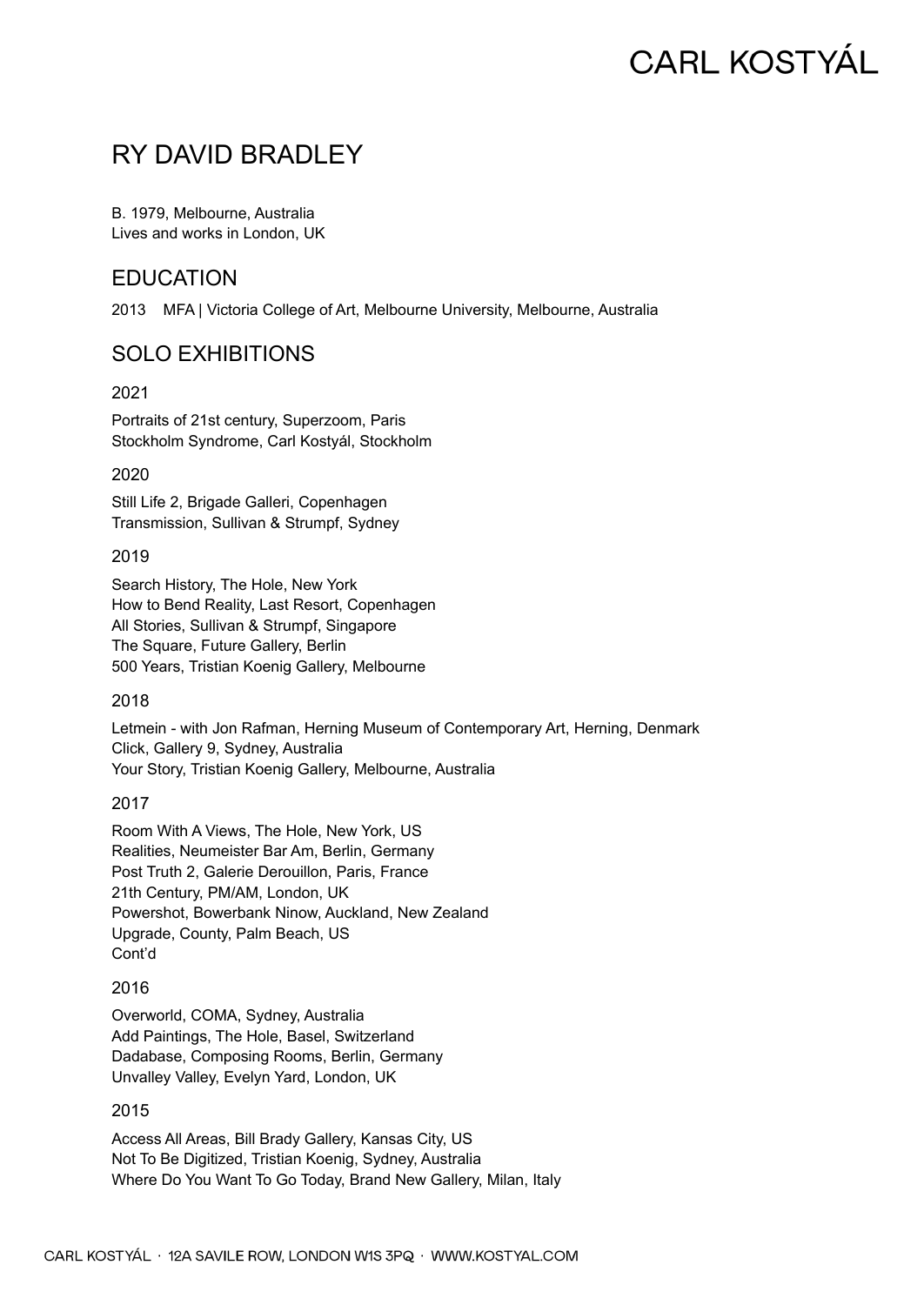Border Protection, Tristian Koenig Gallery, Melbourne, Australia

## GROUP EXHIBITIONS

2020

Soft\_ware: Textiles After Technology, Kunsthaus Erfurt, Germany

#### 2019

Superzoom, Superzoom, Paris, France Art Brussels, The Hole, Brussels, Belgium Enter, Lyon Housemuseum, Melbourne, Australia Zona Maco, The Hole, Mexico City, Mexico ALAC, The Hole, Los Angeles, US Auckland Art Fair, Gallery 9, New Zealand

#### 2018

Coccaro On Paper, Carl Kostyal, Puglia, Italy Code Art Fair, The Hole, Copenhagen, DK Melbourne Art Fair, Tristian Koenig, Melbourne, Australia ALAC, The Hole, Los Angeles, US Sydney Contemporary, Gallery 9, Sydney, Australia Slippage, Post Institute, London, UK 01, PM/AM, London, UK Looking For U, Unit London, London, UK

#### 2017

Post Analog Painting 2, The Hole, New York, US New Dawn, Neumeister Bar Am, Berlin, Germany Superposition of Three Types, Artspace, Sydney, Australia Sessions, Galerie Paris Beijing, Paris Sydney Contemporary, COMA, Sydney, Australia Watching Windows, Te Uru Waitakere Contemporary Museum, Auckland, New Zealand Seattle Art Fair, Castor Gallery, Seattle, US Falling From Your iCloud, Dot Project, London, UK Art 150 9 X 5, Margaret Lawrence Gallery, Melbourne, Australia Wave, County, Florida, US

#### 2016

Temporary Highs, bitforms gallery, New York, US Shut Up & Paint, National Gallery of Victoria, Melbourne, Australia NADA NY, Evelyn Yard, New York, US Bruise, Et Al, San Francisco, U Unvalley Valley, Evelyn Yard, Art Cologne, Germany Face to Face, Palazzo Fruscione, Salerno, Italy Painting, More Painting, Australian Centre for Contemporary Art, Melbourne, Australia Art of The Matter, Contemporary Art Museum, St Louis, US Oceans Without Surfers, PM/AM, London, UK In The Depth of The Surface, Ex Fabrica Orrobia, Milan, Italy Art Brussels, Brand New Gallery, Brussels, Belgium What's Up, LVH Art, London, UK Artissima, Brand New Gallery, Torino, Italy